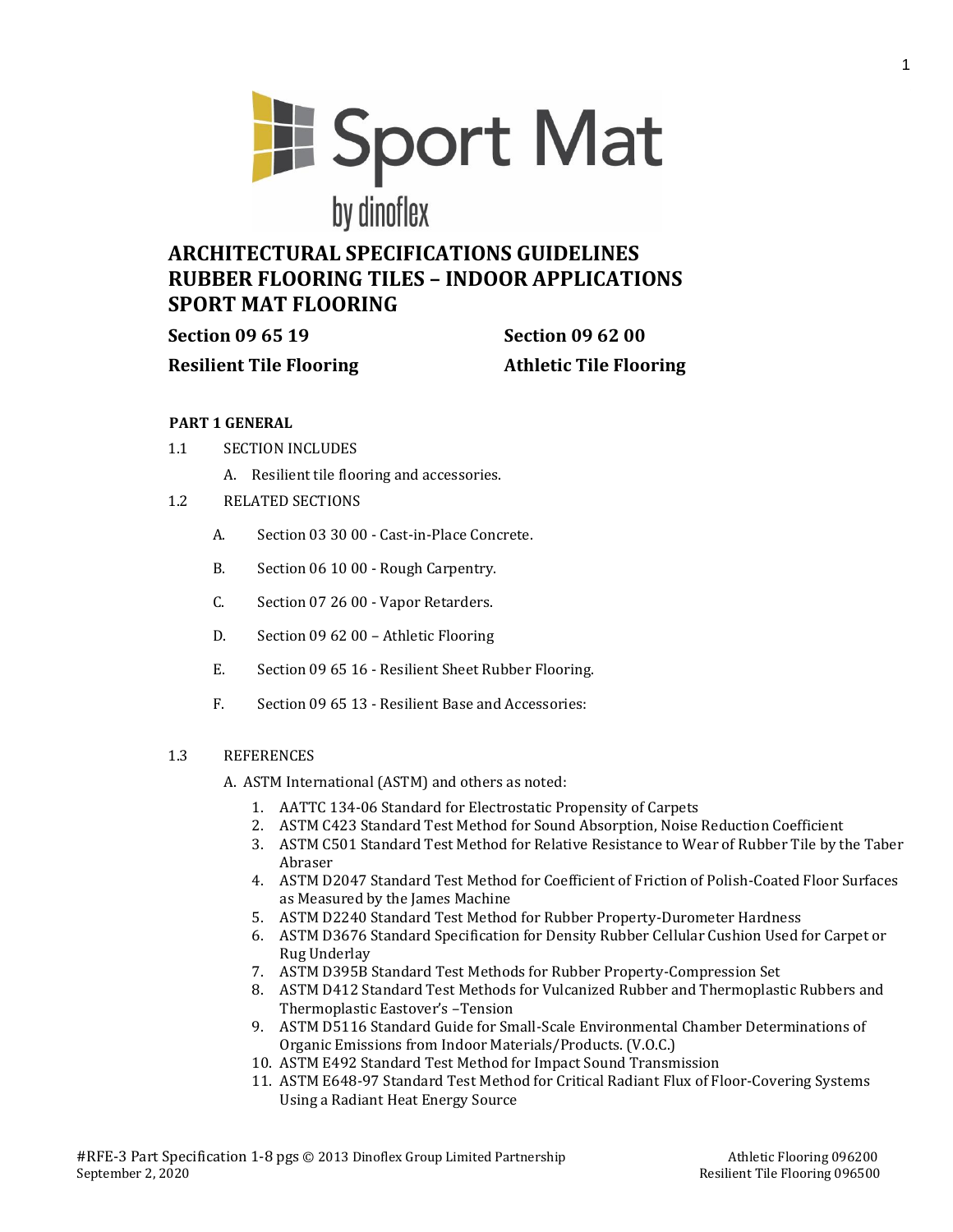- 12. ASTM F137-03 Standard Test Method for Flexibility of Resilient Flooring Materials with Cylindrical Mandrel Apparatus
- 13. ASTM F150 Standard Test Method for Electrical Resistance of Conductive and Static Dissipative Resilient Flooring
- 14. ASTM F1914-98 Standard Test Method for Short-Term Indentation and Residual indentation of Resilient Floor Covering
- 15. ASTM F925-97 Standard Test Method for Resistance to Chemicals of Resilient Flooring
- 16. ASTM F970-87 Standard Test Method for Static Load Limit
- 17. ASTM G21 Standard Practice for Determining Resistance of Synthetic Polymeric Materials to Fungi
- 18. Phillips Roll Chair Test Method for Numeric Rating of Surface Structure
- 19. Federal Standard 101B/NFPA 99 12-4.1.3.8 –Static Decay Test Method 4046
- 20. California Specification 01350 (CHPS Compliant for VOC Emissions) -Emission tests are performed following California Dept. of Health Services Standard Practice for the Testing of Volatile Organic Emissions from Various Sources Using Small-Scale Environmental Chambers, CA/DHS/EHLRB/R-174, 07/15/04 [\(http://www.cal-iaq.org/VOC/Section01350\\_7\\_15\\_2004\\_FINAL\\_PLUS\\_ADDENDUM-2004-](http://www.cal-iaq.org/VOC/Section01350_7_15_2004_FINAL_PLUS_ADDENDUM-2004-01.pdf)

```
01.pdf)
```
#### 1.4 SUBMITTALS

A. Submit under provisions of Section 01 30 00 - Administrative Requirements

B. Product Data: Provide detailed data on each product to be used including but not limited to the following information as applicable:

- 1. Preparation instructions and recommendations.
- 2. Storage and handling requirements and recommendations.
- 3. Installation methods.
- 4. Maintenance recommendations.

C. Selection Samples: For each color specified two sets of each type and color of recycled rubber flooring indicating full range of color and pattern variation.

D. Verification Samples: For each finish product specified, two 6" x 6" sets of each type and colors of recycled rubber flooring, indicating color and pattern of actual product, including variations, as proof of application compliance.

E. Closeout Submittals: Submit three copies of the following:

1. Maintenance and operation data includes - methods for maintaining installed products, and precautions against cleaning materials and methods detrimental to finishes and performance. 2. Documentation of warranty specified herein.

F. Flame Spread Certification: Submit manufacturer's certification that resilient flooring furnished for areas indicated to comply with required flame spread rating has been tested and meets or exceeds indicated or required standard.

G. MSDS: Submit manufacturer's Material Safety Data Sheets for specified adhesives/sealers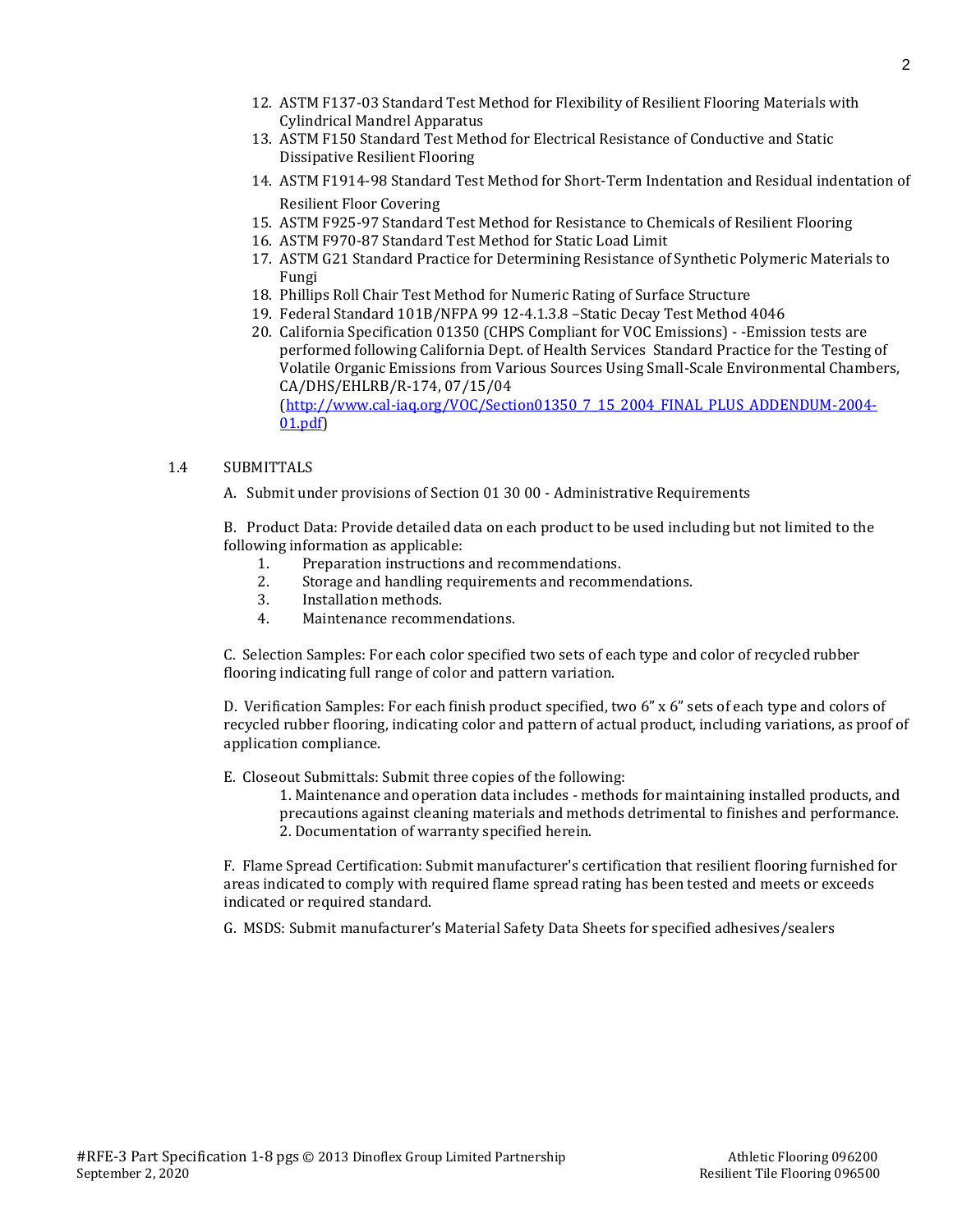#### 1.5 QUALITY ASSURANCE

- A. Installer Qualifications: Minimum two years experience and completed at least three projects of similar magnitude, material and complexity. Upon request, provide project references including contact names and telephone numbers for three projects.
- B. Provide recycled rubber flooring products manufactured by a Canadian firm with a minimum of 20 years experience in the fabrication of such products, and of types equivalent to those specified.

C.Provide recycled rubber flooring products that are FloorScore® certified under the criteria developed by the Resilient Floor Covering Institute (RFCI) and certified by Scientific Certification Systems (SCS), Inc.

D. Provide products with a minimum of 10 Year Limited Manufacturer's Warranty

#### 1.6 DELIVERY, STORAGE & PROTECTION

- A. Delivery: Deliver materials in manufacturer's original, unopened, undamaged wrapping and/or containers with identification labels intact clearly marking edge type, thickness, percentage of speckle and shade of color(s).
- B. Inspection: Inspect all deliveries to ensure undamaged goods, and for accurate product type for thickness, edge type, color and speckle. Contact manufacturer immediately if product is damaged or inconsistent with order specifications.
- C. Storage and Protection: Carefully handle all materials and store protected from exposure to harmful weather and at temperature conditions recommended by the manufacturer. Remove pallet banding if long term storage is required, but leave other packaging intact until acclimation is to be started.
- D. Flooring material and adhesive (if required) shall be acclimated to the installation area for a minimum of 24 hours prior to installation. See manufacturer's installation guidelines for details on proper acclimation procedures. Longer acclimation may be required if product has been stored for extended time periods.

#### 1.7 PROJECT CONDITIONS

- A. Environmental Requirements/Conditions: In accordance with manufacturer's recommendations. Areas to receive flooring shall be clean, level, dry, fully enclosed, weather tight with the permanent HVAC set at a uniform temperature of at least Maintain 68F/20C degrees and less than 85F/30C continuously prior to, during and after installation, but for not less than 48 hours prior to and during, and for not less than 48 hours after installation. The flooring material shall be conditioned in the same manner prior to installation.
- B. Close spaces to traffic during rubber flooring installation and for a period of time after installation as recommended in writing by the manufacturer.
- C. Install rubber flooring materials and accessories after all other finishing operations, including painting, have been completed.
- D. Where demountable partitions and other items are indicated for installation on top of sheet resilient flooring material, install flooring material before these items are to be installed.
- E. Concrete substrates should not exceed 80 percent RH and/or 5 lbs. X 24 hrs. X 1000 sf. moisture vapor emissions rate tested in accordance to ASTM F 2170 and ASTM F 1869.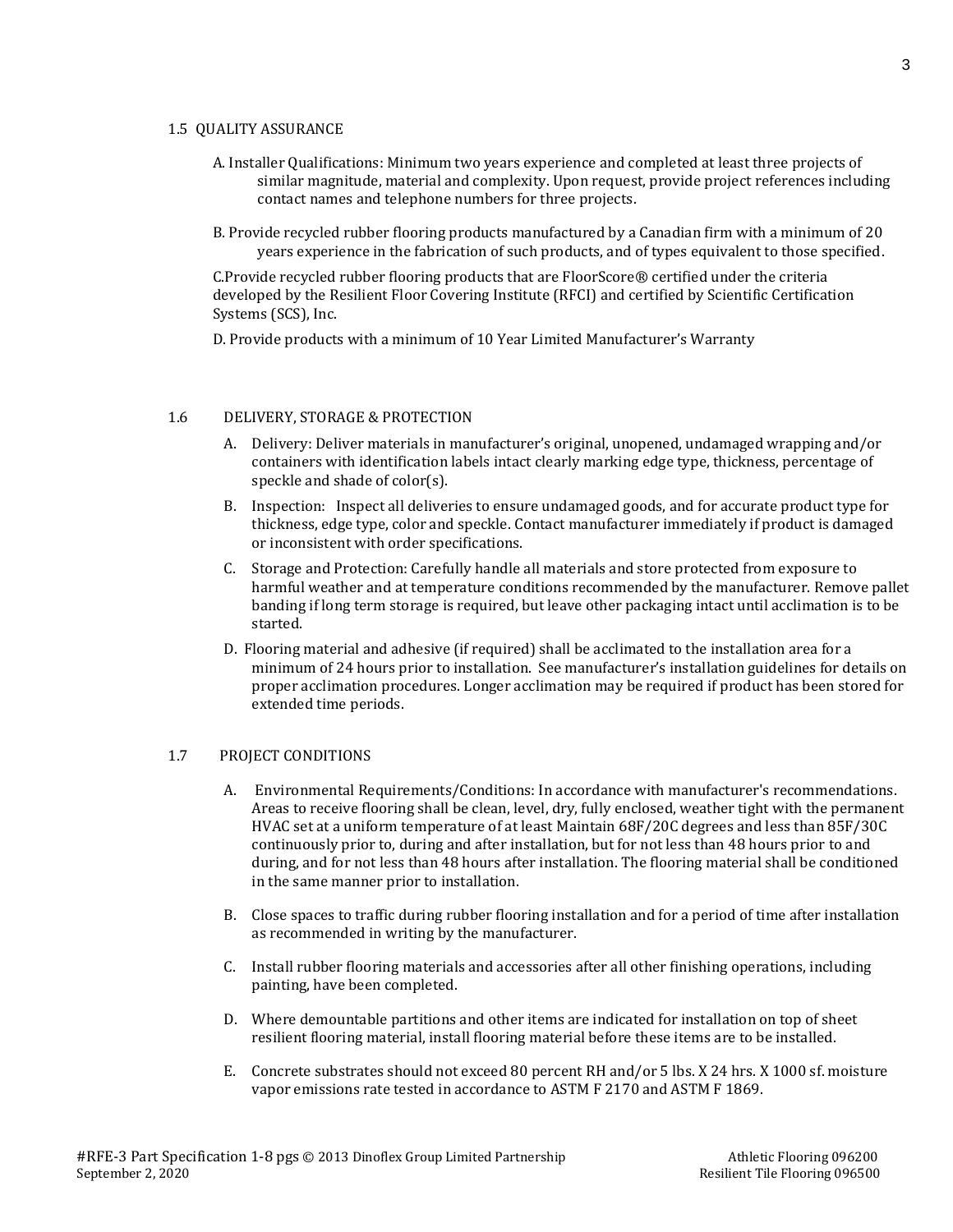## 1.8 WARRANTY

A. Warranty Period: Manufacturer's standard 10 Year Warranty against manufacturing defects.

#### 1.9 EXTRA MATERIALS

A. Deliver to owner extra material of each tile type and color in the same manufactured lot, in quantities not less than 2% of total area installed for each product. Delivery, storage and protection of extra materials shall comply with manufacturers standard requirements.

# **PART 2 PRODUCTS**

#### 2.1 MANUFACTURERS

- A. Acceptable Manufacturer: Dinoflex Group LP which is located at 5590-46<sup>th</sup> Avenue SE, Salmon Arm, BC Canada; Toll Free Tel: 1-877-713-1899; Fax: 1- 800-305-2109. Email: [info@dinoflex.com.;](mailto:info@dinoflex.com) Web: [www.dinoflex.com.](http://www.dinoflex.com/)
- B. Substitutions not permitted.
- C. Requests for equals will be considered in accordance with provisions of Section 01 60 00 Product **Requirements**

#### 2.2 RESILIENT/RECYCLED RUBBER FLOORING TILES

- A. Material shall be a non-vulcanized, non-laminated tile product with homogeneous color, composed of post-consumer recycled SBR (styrene butadiene rubber) combined with low odour EPDM (ethylene propylene diene monomer) rubber granules, bound with a proprietary slow-cured MDI water-based polymer. (Essential for superior elasticity and long term durability.)
- B. All tiles shall be produced in block form (not cut from rolled material) sliced and precision cut using computerized numerically controlled (CNC) water-based equipment. Thickness tolerance is a maximum of +/- 0.5mm. (Interlocking tiles must be fully reversible.)
- C. All Recycled Rubber Tiles shall be FloorScore(R) certified under the criteria developed by the Resilient Floor Covering Institute (RFCI) and certified by Scientific Certification Systems (SCS), Inc. Registration # SCS-FS-02144. (Dinoflex Group LP)
- D. Edge finish and product size shall be *(Enter specified selection)*

1. Square (38" x 38")

- 2. Interlocking (37" x 37")
- 3. Custom Cut size to be specified
- E. Thickness shall be *(Enter specified selection)*

1. Choose from: 4mm, 6mm, 8mm, 10mm, and 12mm

F. Color(s) of speckle shall be *(Enter specified selection)*

1. Choose from manufacturers list of colors

G. Percentage of EPDM color speckle shall be *(Enter specified selection, if custom color)*

H. Physical properties shall conform to the requirements of the following minimum criteria:

**A) STANDARD COLORS: 100% black, 10%, 30%, 50% EPDM speckle, 2-color combinations, Metro Line, Granite Flex Line, & Décor Collection.**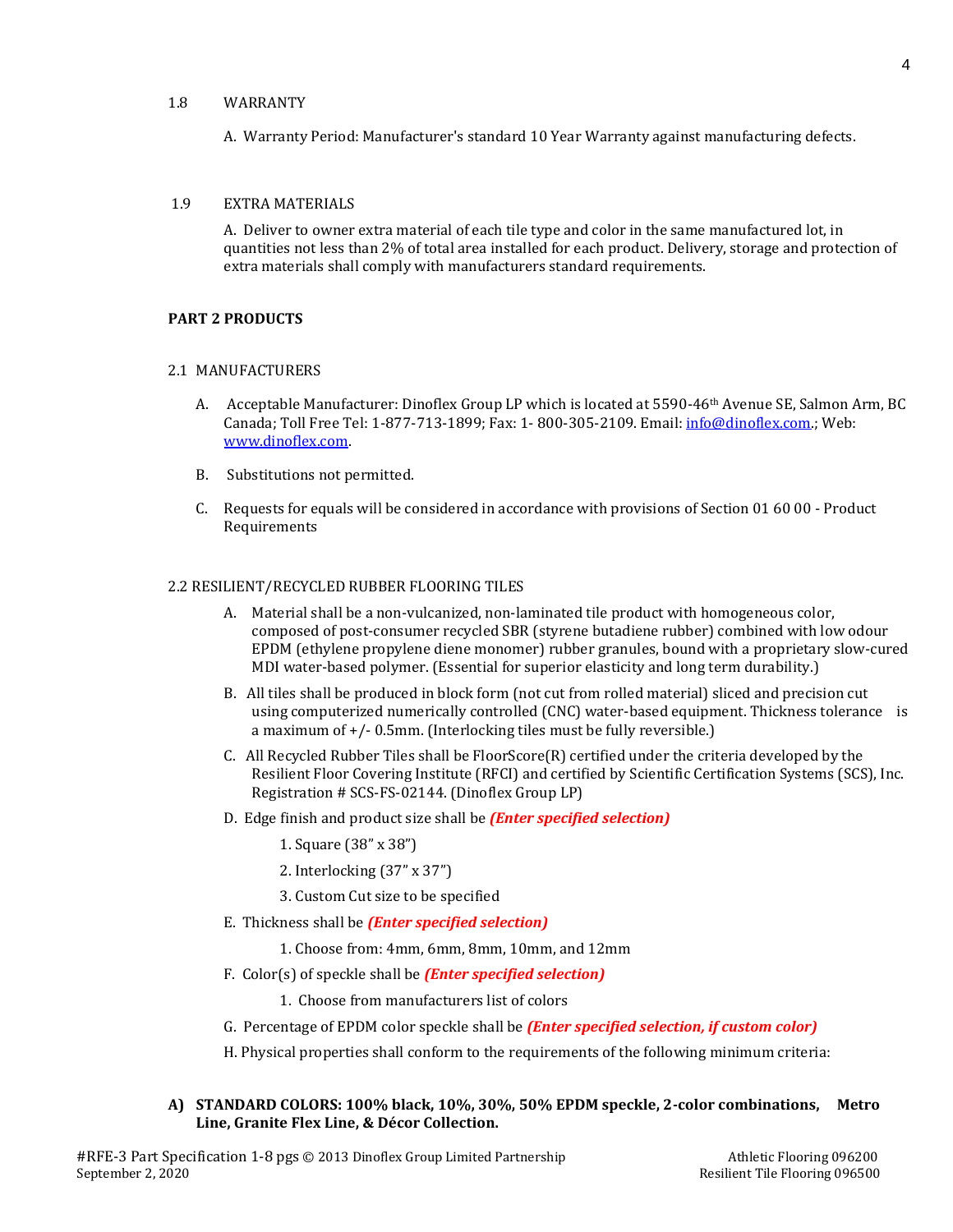| <b>TEST PROCEDURE</b>                                | <b>DESCRIPTION</b>                                | <b>ACHIEVED VALUES</b>         |  |  |
|------------------------------------------------------|---------------------------------------------------|--------------------------------|--|--|
|                                                      |                                                   | (Subject to nominal variation) |  |  |
| AATCC 134-06                                         | <b>Electrostatic Propensity</b>                   | <b>POS 1.6 KV</b>              |  |  |
| ASTM C501                                            | Taber Abrasion (H-22)                             | $0.8\%$ wt. Loss               |  |  |
| ASTM D2047                                           | Static Coefficient of Friction Dry 1.04, Wet 1.05 |                                |  |  |
|                                                      | (James Machine method)                            |                                |  |  |
| ASTM D2240                                           | Hardness Shore A Durometer                        | 64 Indentation hardness        |  |  |
| ASTM D3676                                           | <b>Density Foam Test Summary</b>                  | 66.0 lbs/cu. ft.               |  |  |
| ASTM D395B                                           | <b>Compression Set Under Force</b>                | 96.3% recovered                |  |  |
| ASTM D412                                            | Tensile Strength                                  | 290.2 lbs/sq. in.              |  |  |
| ASTM E492                                            | Impact Sound Transmission 4mm IIC 57/6mm IIC 59   |                                |  |  |
| ASTM D5116                                           | Material Emissions - VOC                          | Pass                           |  |  |
| ASTM E648                                            | Critical Radiant Flux                             | Call Dinoflex for results      |  |  |
| ASTM F137                                            | Flexibility                                       | 6mm Mandrel PASSES             |  |  |
| <b>ASTM F150 (NFPA 99)</b>                           | Electrical Resistance - Burroughs                 |                                |  |  |
|                                                      | $\overline{a}$<br>Surface to Surface              | 1010 ohms average              |  |  |
|                                                      | Surface to Ground                                 | 1010 ohms average              |  |  |
| <b>ASTM F1914-98</b>                                 | <b>Short Term Indentation</b>                     | .025 inch (6.0%) Loss          |  |  |
| <b>ASTM F1914-98</b>                                 | Residual Indentation                              | .007 inch (1.7%) Loss          |  |  |
| ASTM F970-87                                         | Static Load                                       | .000 inch (0.0%) residual      |  |  |
|                                                      |                                                   | compression                    |  |  |
| <b>ASTM F925-97</b>                                  | Chemical Resistance                               |                                |  |  |
|                                                      | 5% acetic acid<br>$\bullet$                       | No change                      |  |  |
|                                                      | 70% isopropyl alcohol No change<br>$\bullet$      |                                |  |  |
|                                                      | Mineral oil<br>$\bullet$                          | No change                      |  |  |
|                                                      | 5% sodium hydroxide<br>$\bullet$                  | No change                      |  |  |
|                                                      | 5% hydrochloric acid<br>$\bullet$                 | No change                      |  |  |
|                                                      | 5% ammonia<br>No change<br>$\bullet$              |                                |  |  |
|                                                      | Bleach<br>$\bullet$                               | No change                      |  |  |
|                                                      | 5% phenol<br>$\bullet$                            | No change                      |  |  |
|                                                      | Gasoline<br>$\bullet$                             | No change                      |  |  |
|                                                      | Kerosene<br>$\bullet$                             | Slight                         |  |  |
|                                                      | Sulphuric acid<br>$\bullet$                       | No change                      |  |  |
|                                                      | Olive Oil<br>$\bullet$                            | No change                      |  |  |
| ASTM G21                                             | Mold Growth on Surface                            | No Mildew after 14 days        |  |  |
| Other Tests:                                         | Phillips Roll Chair Test                          | Structure - no change          |  |  |
| CA 01350                                             | VOC Emissions - Section 01350                     | Pass                           |  |  |
|                                                      |                                                   |                                |  |  |
| B) STONE LINE: Earth Stone group and Sea Stone group |                                                   |                                |  |  |
| <b>TEST PROCEDURE</b>                                | <b>DESCRIPTION</b>                                | <b>ACHIEVED VALUES</b>         |  |  |
|                                                      |                                                   | (Subject to nominal variation) |  |  |
| ASTM D2047                                           | 90. Static Coefficient of Friction Dry .81, Wet   |                                |  |  |
|                                                      | (James Machine method)                            |                                |  |  |

| ASTM D2047                 | Static Coefficient of Friction Dry .81, Wet .90 |                                          |
|----------------------------|-------------------------------------------------|------------------------------------------|
|                            | (James Machine method)                          |                                          |
| ASTM D2240                 | Hardness Shore A Durometer                      | 62 Indentation hardness                  |
| ASTM D3676                 | Density Foam Test Summary                       | 77.7 lbs/cu. ft.                         |
| ASTM D395B                 | <b>Compression Set Under Force</b>              | 95.3% recovered                          |
| ASTM D412                  | Tensile Strength                                | 292.2 lbs/sq. in.                        |
| ASTM D5116                 | Material Emissions - VOC                        | Pass                                     |
| ASTM F137                  | Flexibility                                     | 6mm Mandrel PASSES                       |
| ASTM E648                  | Critical Radiant Flux                           | Call Dinoflex for results                |
| <b>ASTM F150 (NFPA 99)</b> | Electrical Resistance - Burroughs               |                                          |
|                            | Surface to Surface                              | 1011 ohms average                        |
|                            | Surface to Ground<br>$\qquad \qquad -$          | 1011 ohms average                        |
| <b>ASTM F970-87</b>        | Static Load                                     | .030 inch (7.3%) residual<br>compression |

ASTM F925-97 Chemical Resistance • 5% acetic acid No change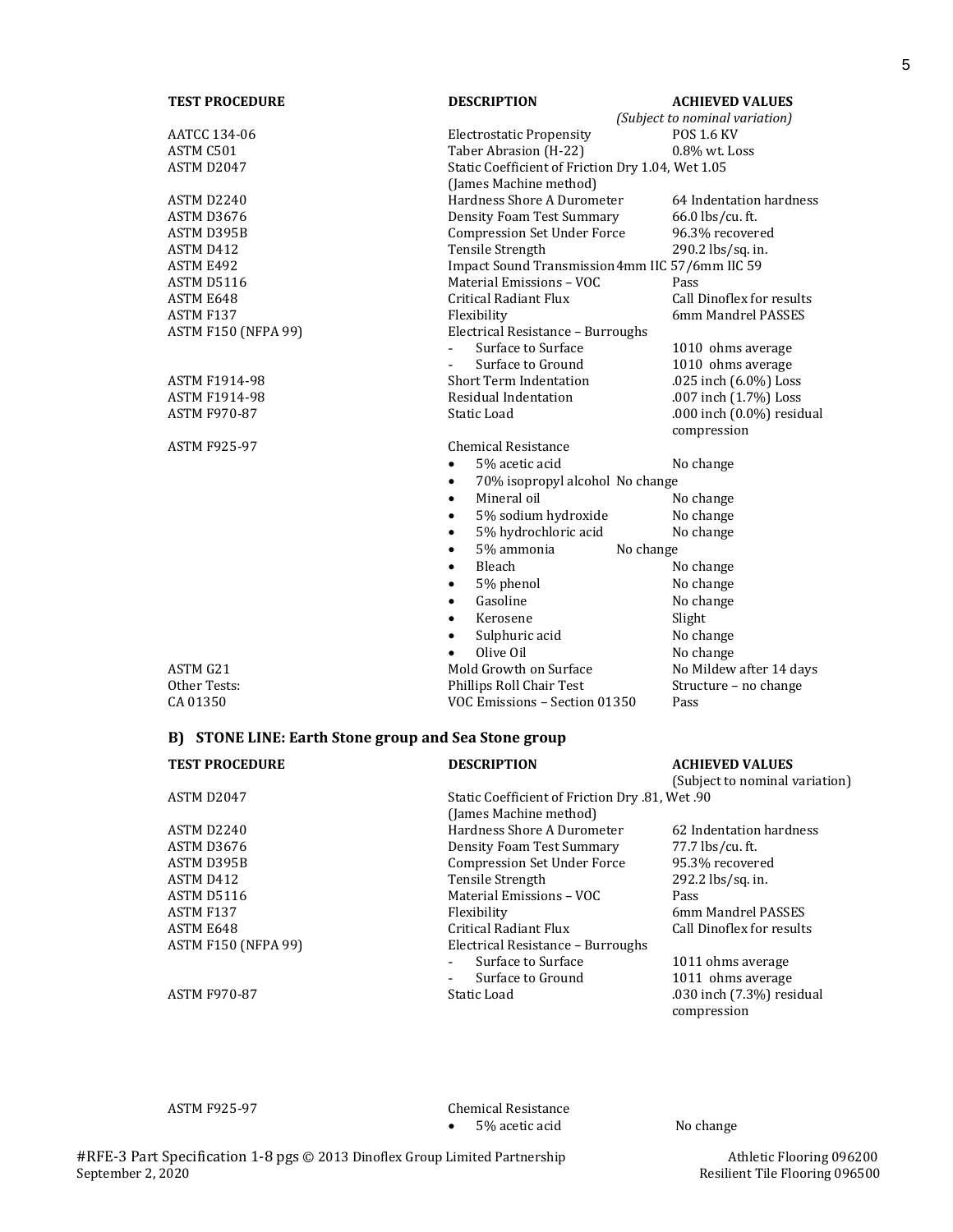|          | 70% isopropyl alcohol No change |                         |
|----------|---------------------------------|-------------------------|
|          | Mineral oil<br>٠                | No change               |
|          | 5% sodium hydroxide             | No change               |
|          | 5% hydrochloric acid<br>٠       | No change               |
|          | 5% ammonia                      | No change               |
|          | Bleach<br>٠                     | No change               |
|          | 5% phenol                       | No change               |
|          | Gasoline                        | No change               |
|          | Kerosene<br>٠                   | No change               |
|          | Sulphuric acid<br>٠             | No change               |
|          | Olive Oil<br>$\bullet$          | No change               |
| ASTM G21 | Mold Growth on Surface          | No Mildew after 28 days |
| CA 01350 | VOC Emissions – Section 01350   | Pass                    |

#### **C) ELITE LINE: Sunset Red, Mediterranean Blue, Gibraltar Grey, Tropical Green, Sahara Beige, Tuscany Grey.**

| <b>TEST PROCEDURE</b>      | <b>DESCRIPTION</b>                               | <b>ACHIEVED VALUES</b>         |
|----------------------------|--------------------------------------------------|--------------------------------|
|                            |                                                  | (Subject to nominal variation) |
| ASTM C501                  | Taber Abrasion (H-22)                            | $4.0\%$ wt. Loss               |
| ASTM C423                  | Sound Absorption/NRC                             | $4mm/6mm$ 0.05                 |
| ASTM D2047                 | Static Coefficient of Friction Dry .85, Wet 1.01 |                                |
|                            | (James Machine method)                           |                                |
| ASTM D2240                 | Hardness Shore A Durometer                       | 59 Indentation hardness        |
| ASTM D3676                 | Density Foam Test Summary                        | 78.3 lbs/cu. ft.               |
| ASTM D395B                 | <b>Compression Set Under Force</b>               | 94.7% recovered                |
| ASTM D412                  | Tensile Strength                                 | 186.1 lbs/sq. in.              |
| ASTM E492                  | Impact Sound Transmission 4mm IIC 57/6mm IIC 59  |                                |
| ASTM E648                  | Critical Radiant Flux                            | Call Dinoflex for results      |
| ASTM F137                  | Flexibility                                      | 6mm Mandrel PASSES             |
| <b>ASTM F150 (NFPA 99)</b> | Electrical Resistance - Burroughs                |                                |
|                            | Surface to Surface                               | 1011 ohms average              |
|                            | Surface to Ground                                | 1011 ohms average              |
| <b>ASTM F970-87</b>        | Static Load                                      | .042 inch (10.6%) residual     |
|                            |                                                  | Compression                    |
| ASTM G21                   | Mold Growth on Surface                           | No Mildew after 28 days        |
| CA 01350                   | VOC Emissions – Section 01350                    | Pass                           |

Copies of test reports and additional product information are available upon request

#### 2.3 LOGOS AND ACCESSORIES

# A. RECYCLED RUBBER LOGO TILES *(Use this section if custom logo products are specified)*

1. Provide custom-manufactured recycled rubber flooring tiles, as manufactured by Dinoflex Group Limited Partnership as follows:

a. Material shall be a non-vulcanized, non-laminated tile product with homogeneous color, composed of post-consumer recycled SBR (styrene butadiene rubber) combined with low odour EPDM (ethylene propylene diene monomer) rubber granules, bound with a proprietary slow-cured MDI water-based polymer. (Essential for superior elasticity and long term durability.)

b. All tiles shall be produced in block form (not cut from rolled material) sliced and precision cut using computerized numerically controlled (CNC) water-based equipment. Thickness tolerance is a maximum of  $+/-$  0.5mm. (Interlocking tiles must be fully reversible.)

c. All Recycled Rubber Tiles shall be FloorScore(R) certified under the criteria developed by the Resilient Floor Covering Institute (RFCI) and certified by Scientific Certification Systems (SCS), Inc. Registration # SCS-FS-02144.(Dinoflex Group LP)/

6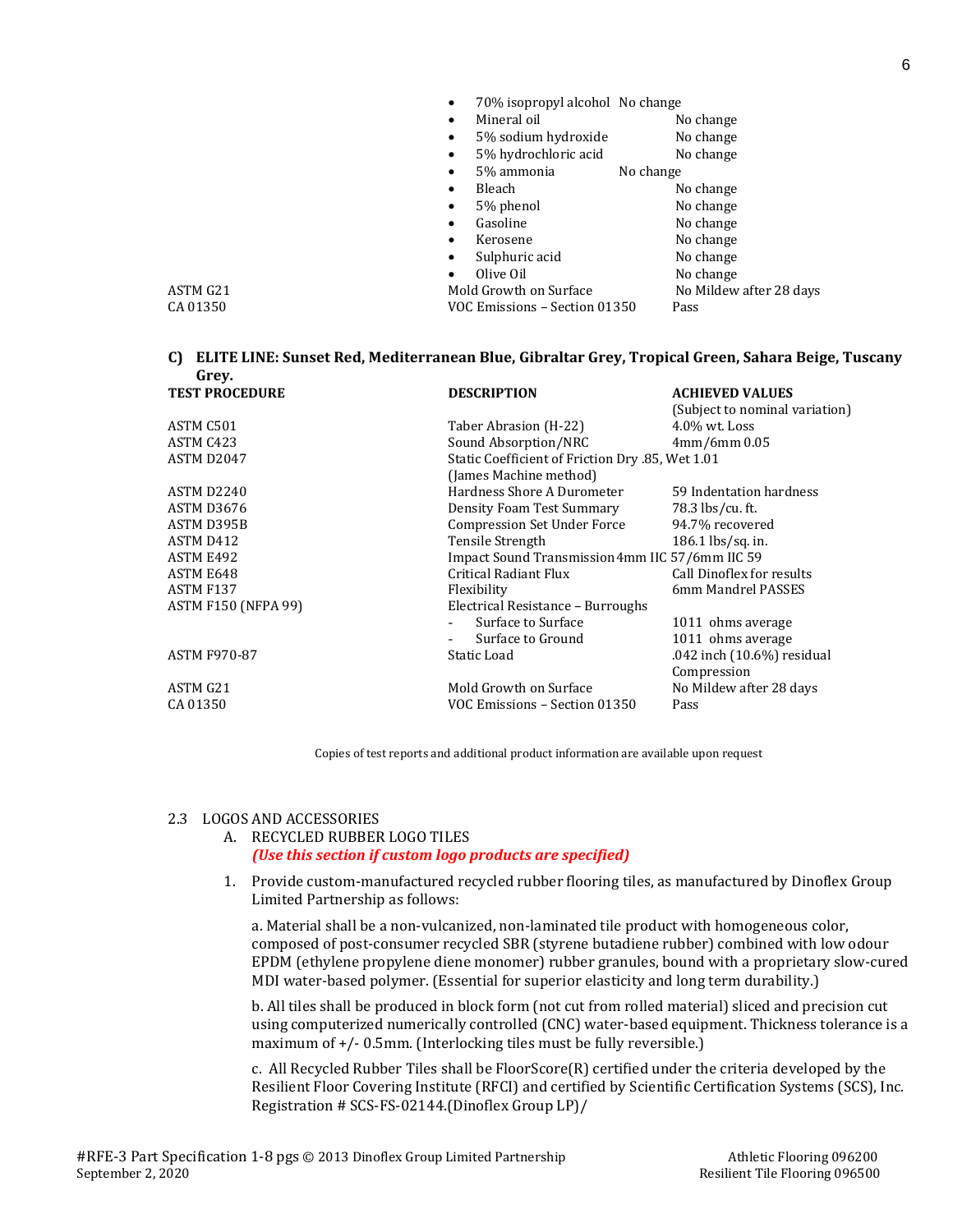d. Design, pattern, image, logo or text, percentage of speckle or shade of color(s), edge type, size and thickness shall be as indicated on the Drawings and as per approved manufacturer's shop drawings.

- e. Physical properties shall conform to the minimum requirements of Dinoflex Rubber Flooring Tiles, as specified above.
- B. ADHESIVES and SEALERS *(Use this section for square cut edge finish)*

Provide adhesives according to manufacturer' recommendations and installation guidelines for specific substrate, and use only one of the following adhesives approved by the manufacturer:

- 1. Chemrex CX-941, one-component urethane, volatile organic compound (VOC) compliant.
	- Chemrex Sealer/Primer to reduce vapor emissions over allowable levels
- 2. Bostik Green Fusion, one-component urethane, volatile organic compound (VOC) compliant
- C. Portland based cementitious base leveler. Gypsum based not acceptable

## **PART 3 EXECUTION**

## 3.1 EXAMINATION

A. Inspect floor to be installed immediately upon arriving at job site; perform a moisture test.

B. Do not begin installation until substrates have been properly prepared.

C. If substrate preparation is the responsibility of another installer, notify Architect of unsatisfactory preparation before proceeding.

D. The installation of the rubber flooring shall not begin until the work of all other trades has been completed, particularly wet and overhead trades; sheet rock work, sanding and painting.

E. Areas to receive flooring shall be adequately lighted during all phases of the installation process.

- 3.2 PREPARATION
	- A. Ensure that substrate is dry and clean, and shall be free of depressions, raised areas or other defects that might telegraph through installed flooring.
	- B. Ensure that concrete or plywood substrate is flat and uniformly sloped. Allowable variations in substrate levels are +/- 1/8" in 10'-0" and 1/4" total maximum variation from levels shown.

C. Concrete Substrates: The Contractor shall verify to the Owner and installer a minimum of 30 days prior to the scheduled resilient flooring installation the following substrate conditions. All substrate testing shall be documented and submitted to the Architect and Owner before commencement of the flooring installation.

1. Verify that substrates are dry, free of debris, and that all curing compounds, sealers, and hardeners have properly cured.

2. Remove substrate coatings and other substances that are incompatible with adhesives and that contain soap, wax, oil, or silicone, using mechanical methods recommended by manufacturer. Do not use solvents.

3. Alkalinity and Adhesion Testing: Perform tests recommended by manufacturer. Proceed with installation only after substrates pass testing.

4. Moisture Testing: Perform tests recommended by manufacturer and as follows. Proceed with installation only after substrates pass testing

- 3.3 INSTALLATION of RECYCLED RUBBER FLOORING TILES
	- A. Do not proceed with floor surfacing installation until all applicable site work, including substrate preparation, painting, equipment installation and other relevant work by trades affecting the installation area, has been completed.
	- B. Install all products in accordance with the manufacturer's Installation Guidelines.